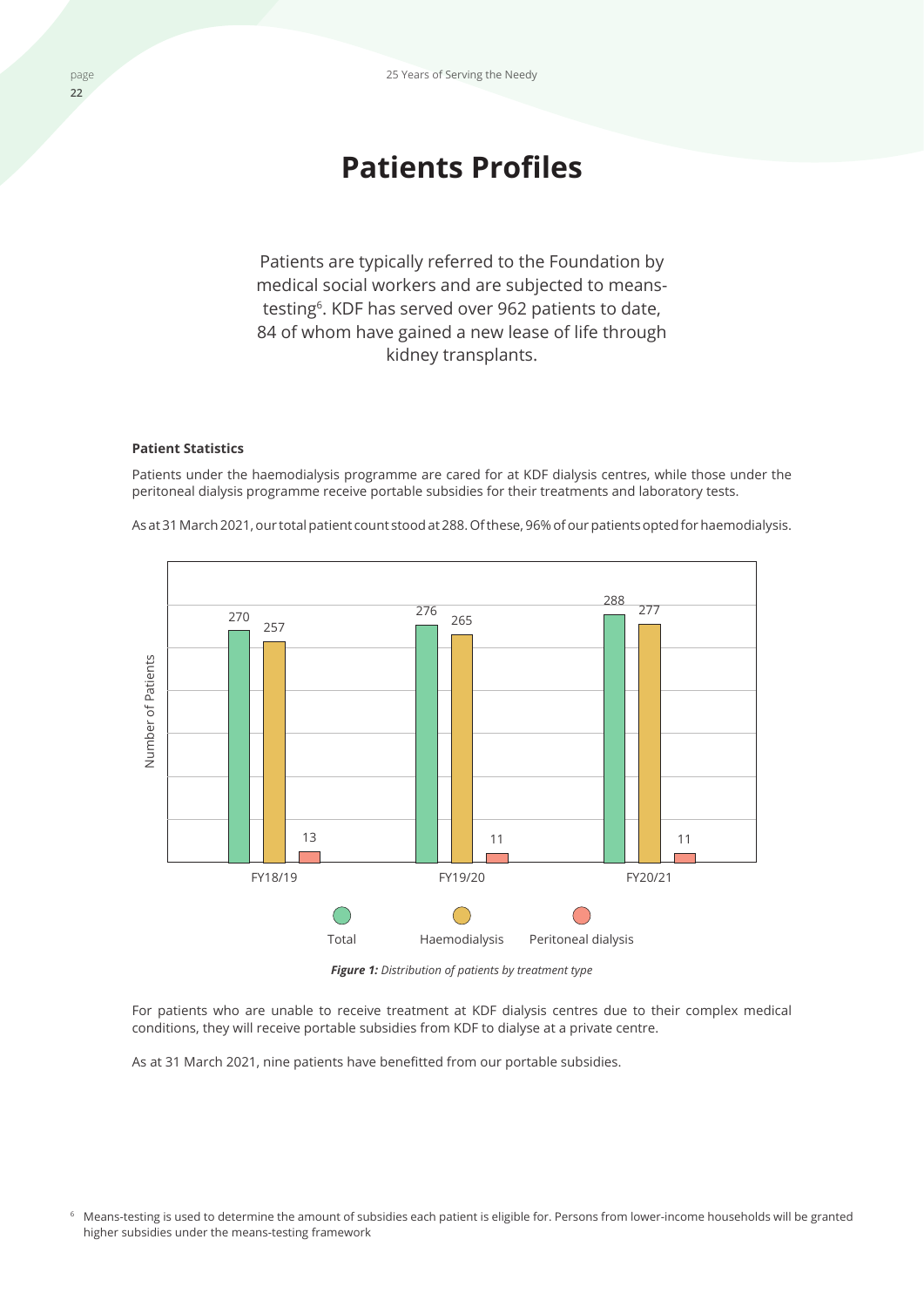## **Age**

Elderly patients (above 61 years old) form the largest segment of patients served at KDF, followed by those in the middle-age range (41 – 60 years old).

As at 31 March 2021, 61% of KDF patients were elderly and 35% were middle-aged, and 4% in the 40 years and younger age group.



*Figure 2: Distribution of patients by age*

#### **Gender and Race**

Gender distribution among KDF patients was fairly equal. In terms of racial composition, Chinese patients accounted for 68%, while Malay patients formed close to a quarter of the total patient population.



*Figure 3: Distribution of patients by gender*

*Figure 4: Distribution of patients by race*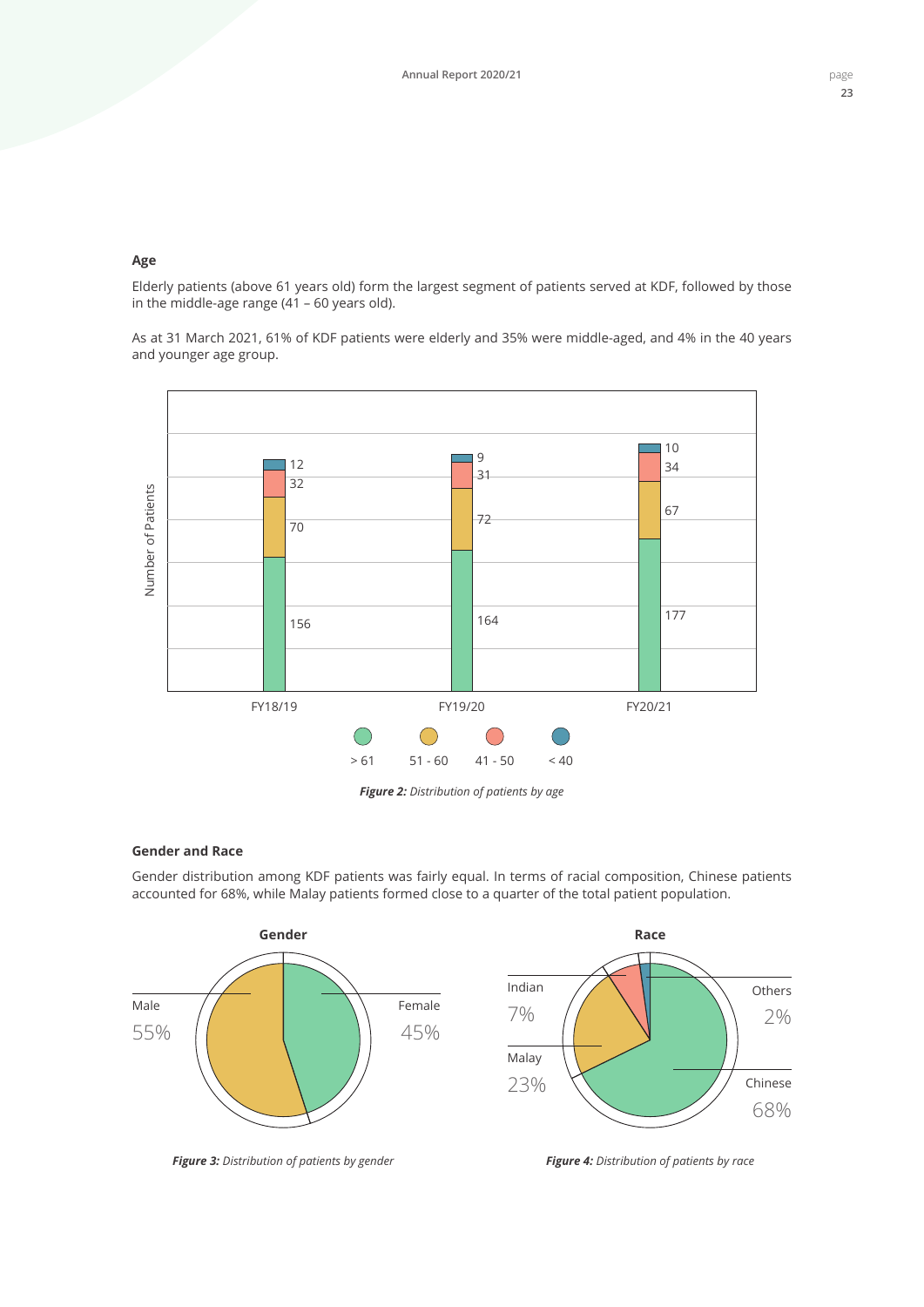# **Employment Status**

20% of KDF patients were employed, with the rest either retired, homemakers or unable to find employment. Those employed were mostly blue-collar workers such as drivers, machine operators, cleaners or general workers.



*Figure 5: Distribution of patients by employment type*

## **Mobility**

While the majority of our patients were independent, more than a quarter of our patients were either wheelchair-bound or required some form of assistance or supervision. Dialysis aides were hired to support these patients at our dialysis centres, so as to prevent injuries and accidents.



*Figure 6: Distribution of patients by mobility*